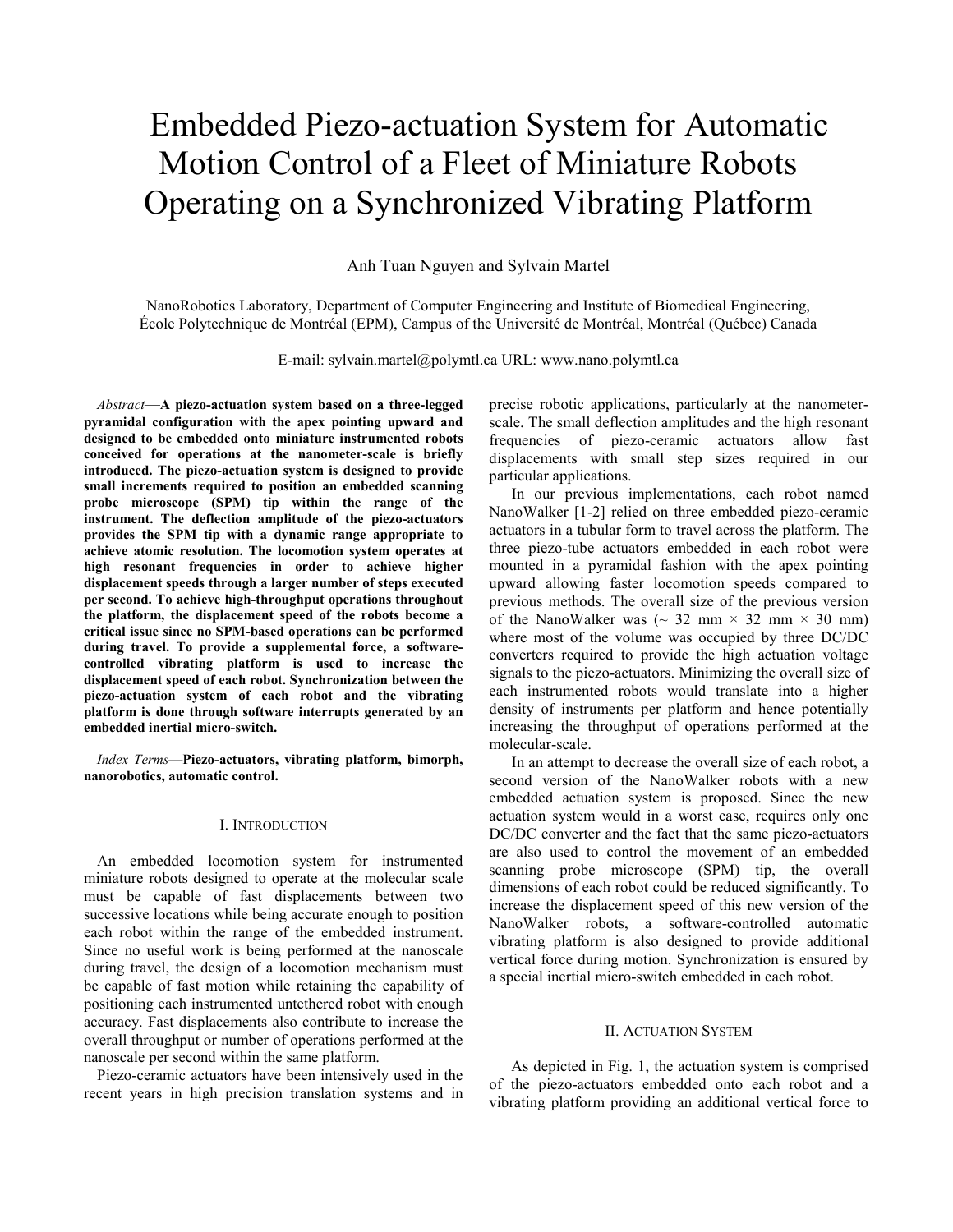all robots to achieve faster displacement speeds. For smaller steps required for accurate positioning, the platform is designed to vibrate at a frequency approaching the resonant frequency of each robot characterized at  $\sim$  4.4 kHz for the initial design. For the initial displacement between two locations further apart, the accuracy in displacement can be reduced and faster displacements can be achieved through larger bouncing steps. In such a case, the vibrating frequency of the platform will be lowered to accommodate the time of flight during motion.



Fig. 1 Principle of the vibrating platform

 To reduce further the overall size of each robot, power is provided from an external source through the legs of the robots when in contact with a special floor referred to as "PowerFloor" as depicted in Fig. 1, a principle further explained in [3].

 Each leg of the robot consists of a two-layer piezoelectric bimorph configured in parallel mode as shown in Fig. 2. The extremity of the leg in contact with the floor is made of a conducting material such as steel to deliver the power between the surface and the embedded electronics.



Fig. 2 Schematic of one actuating leg

The actuation system embedded onto each robot is based on a three-legged pyramidal architecture with the apex pointing upward. Each leg is a two-layer ceramic bender (bimorph) actuator where several parameters such as the amplitude and the rate of deflection are controlled by sophisticated algorithms executed through complex onboard electronics. The three-legged architecture provides the minimum implementation for static stability of the structure and minimizes the amount of electronics and power required for motion control. Unlike terrestrial insects that makes use of alternating triangles of support during walking and running (as illustrated in Fig. 3), this new version as for the preceding implementation of the NanoWalker robot, relies on a single triangle of support during motion.



Fig. 3 Motion of ants with triangle of support

For symmetry, an angle of 120° separates horizontally each pair of legs as depicted in Fig. 4a allowing each actuator to act as the front leg while optimizing rotational displacements. The legs are fixed to the body of each robot with an angle of  $45^{\circ}$  with respect to the surface (Fig. 4b) in order to optimize both vertical and horizontal force vectors.



Fig. 4 Geometry of the actuation system embedded in each robot, (a) upper view and (b) side view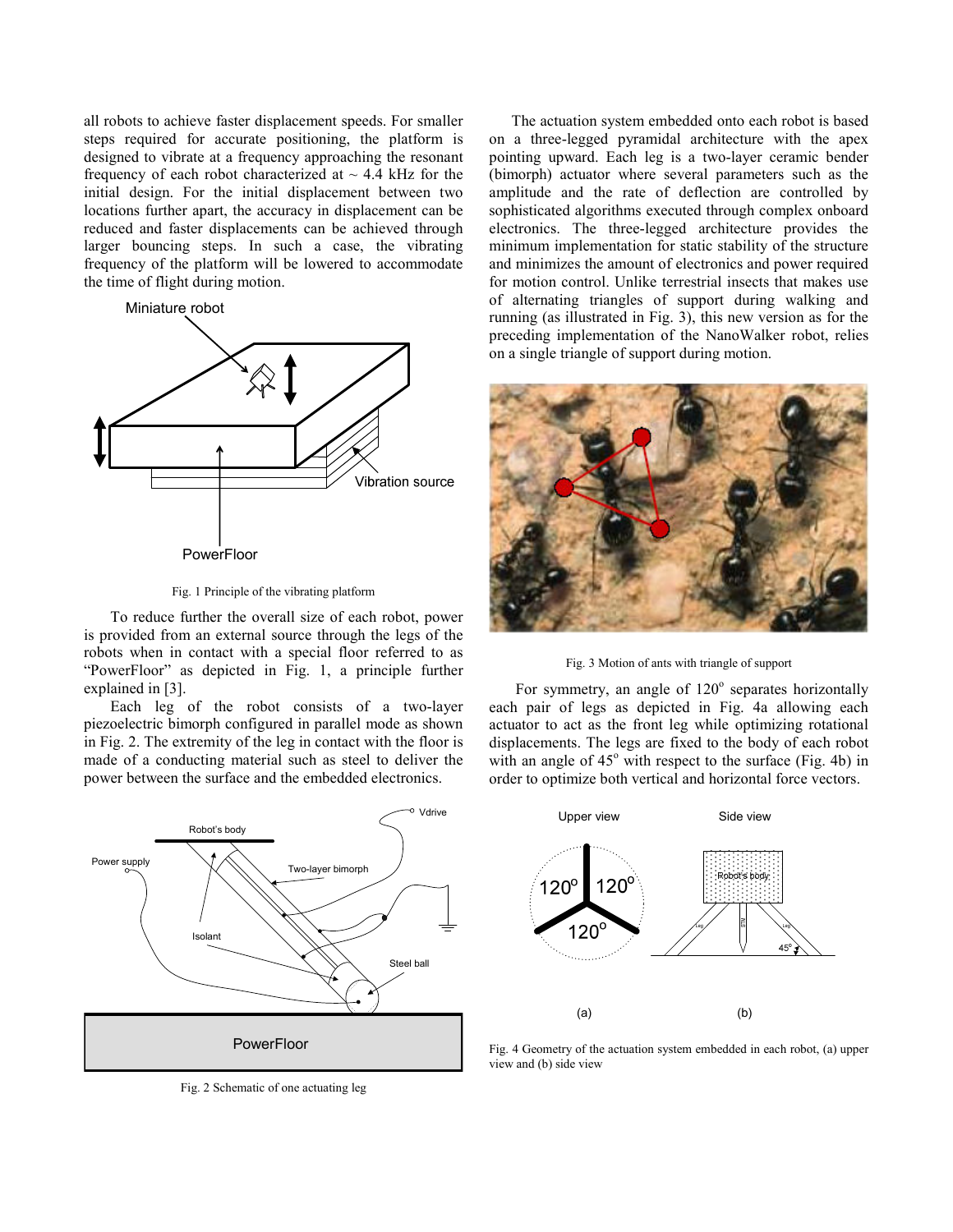## III. MAIN CHARACTERISTICS OF THE EMBEDDED ACTUATION SYSTEM

Assuming that the weight of the robot is distributed evenly among the three legs, the force  $F$  of each leg necessary to lift the robot from the surface of the platform is

$$
F > \frac{m g}{3} \tag{1}
$$

In Eq. 1,  $m$  and  $g$  are the mass of the robot and the gravitational acceleration respectively. The next version of the robot is estimated to have a total mass of approximately 10-15 grams.

 The minimum deflection increment of the legs is dictated by the embedded 16-bit D/A converter and must be sufficiently small to support scanning operations at the atomic scale. For carbon atoms for instance (also considered in our present version of atomic-scale positioning method where position is determined by counting carbon atoms using the embedded SPM), at least 10 readings per atomic lattice (< 0.3 nanometer (nm)) as illustrated in Fig. 5 would be performed, limiting the overall scan region when the robot is stable to approximately  $\pm 600$  nm.



Fig. 5 Scanning operations at the atomic scale

 A two-layer parallel-operation bimorph has been chosen because it offers several advantages. First, for the same motion, a two-layer element poled for parallel operation needs only half the voltage required for series operations [4], reducing the power requirement by half. Second, by connecting the two outer electrodes to ground, two-way deflections can be controlled using only the middle electrode. This means that the amount of embedded electronics can be significantly reduced (at least by half), leading to a greater level of minimization.



Fig. 6 Two-layer bending element poled for parallel operation (from [4]).

The deflection  $X$  of a bimorph operating in parallel mode resulted from a driving voltage  $V$  is computed as

$$
X \le 3 \frac{L^2}{H^2} V \tag{2}
$$

 As depicted in Eq. 2, for a specific piezo-material and a given voltage amplitude which for a required power density is limited when embedded in a miniature robot, the deflection depends on the ratio between the length of the piezo-leg which is also constrained by the size of the robot and the thickness of the bimorph.

The resulting force  $F$  from a given deflection  $X$  on a bending element (cantilever) is determined as

$$
F = \frac{1}{4} Y \frac{W H^3}{L^3} X \tag{3}
$$

The blocked force  $F$  resulting from the drive voltage  $V$  is

$$
F = 0.75 Y \frac{d}{dt} \frac{WH}{L} V \tag{4}
$$

The force is then inversely proportional to the length of the bimorph while improved with an increased width and thickness of the bimorph which as the voltage amplitude, are limited by the overall dimensions of the robot. Furthermore, the resonant frequency  $F_R$  of the robot's actuators must be sufficiently high allowing the robot to reach its working area in a minimum amount of time. The resonant frequency of a bimorph operating in parallel mode is computed as

$$
F_R = 0.16 \frac{H}{L^2} \sqrt{\frac{Y}{\rho}}.
$$
\n(5)

We recall that In Eqs. 2-5,  $L$ ,  $W$ ,  $H$  are the dimensions of the bimorph in terms of length, width, and thickness, while  $d_{31}$ , Y and  $\rho$  are the piezoelectric strain constant, the Young's modulus and the density of the material respectively. Notice that the resonant frequency of a bimorph operating in parallel mode does not depend on its width.

Another concern is the capacitance of the electrodes in the bimorph. To achieve a higher level of miniaturization and to lower the requirement in power density which is limited by the embedded electronics especially at high resonant frequencies, the capacitance must be as small as possible. The piezoelectric capacitance C of a bimorph operating in parallel mode is computed from the following relationship

$$
C = 2K_T \varepsilon_0 \frac{WL}{H}.
$$
 (6)

In Eq. 6,  $K_T$  is the relative dielectric constant of the piezomaterial and  $\varepsilon_0$  is the vacuum permittivity ( $\varepsilon_0$  = 8.854 x 10<sup>-12</sup> Farad/meter). Therefore, the length of the bimorph must be lowered and the thickness must be increased, providing higher actuation force.

#### IV. ACTUATION MODES

 The two basic actuation modes are: 1. displacement or locomotion, and 2. scanning. The basic principle of locomotion is illustrated in the simple schematic depicted in